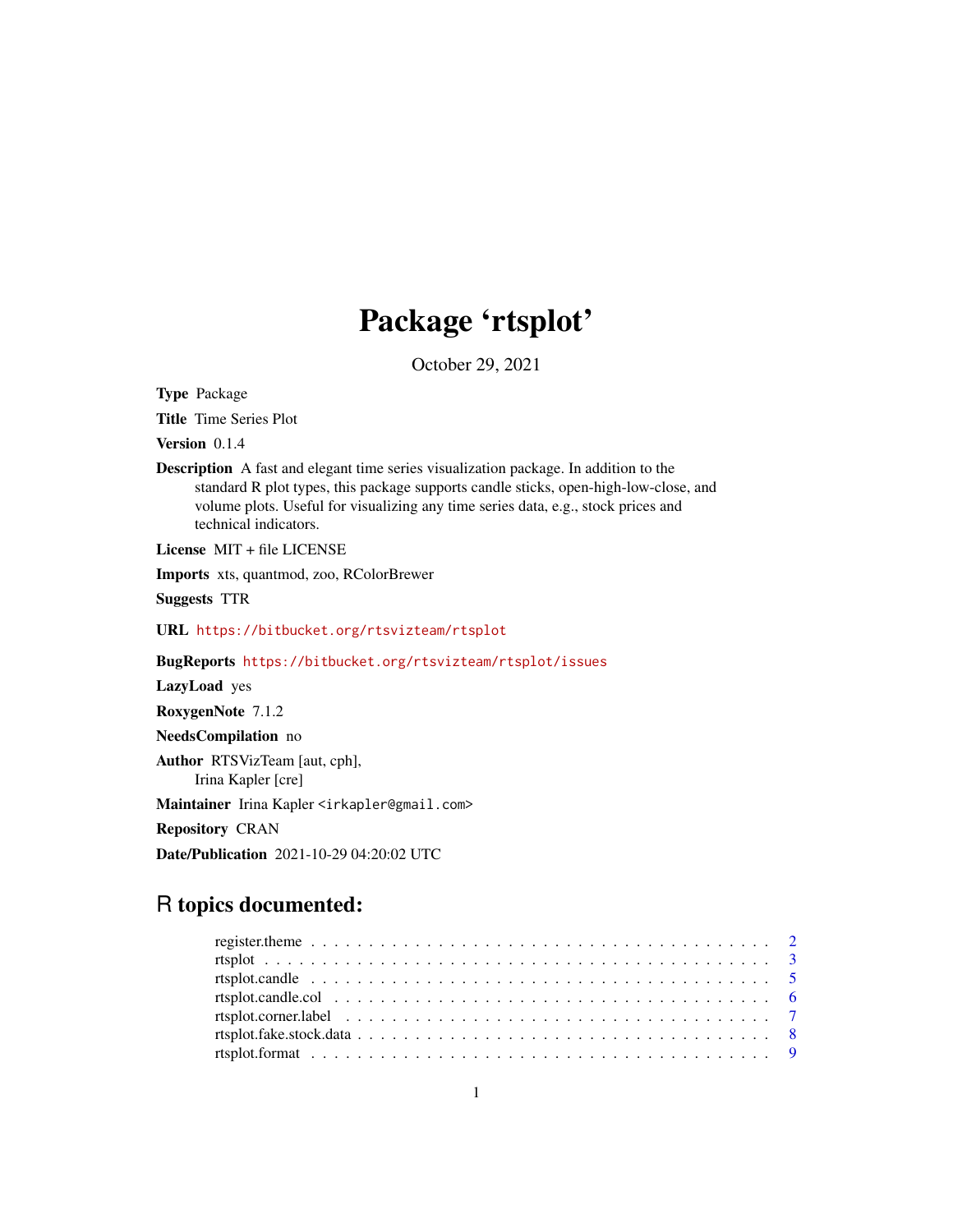# <span id="page-1-0"></span>2 register.theme

| Index | 21 |
|-------|----|
|       |    |
|       |    |
|       |    |
|       |    |
|       |    |
|       |    |
|       |    |
|       |    |
|       |    |
|       |    |
|       |    |
|       |    |
|       |    |
|       |    |
|       |    |

register.theme *Theme*

# <span id="page-1-1"></span>Description

Setup theme

```
register.theme(
 grid.color = "gray90",
 colors = "Set1",
  col.border = "black",
  col.up = "green",
  col.dn = "red",col.x.highlight = "orange",
 col.y.highlight = "orange",
 cex = 1,
  legend.bg.col = grDevices::adjustcolor("white", 200/255)
\mathcal{L}rtsplot.theme()
rtsplot.theme.set(...)
rtsplot.colors(n)
```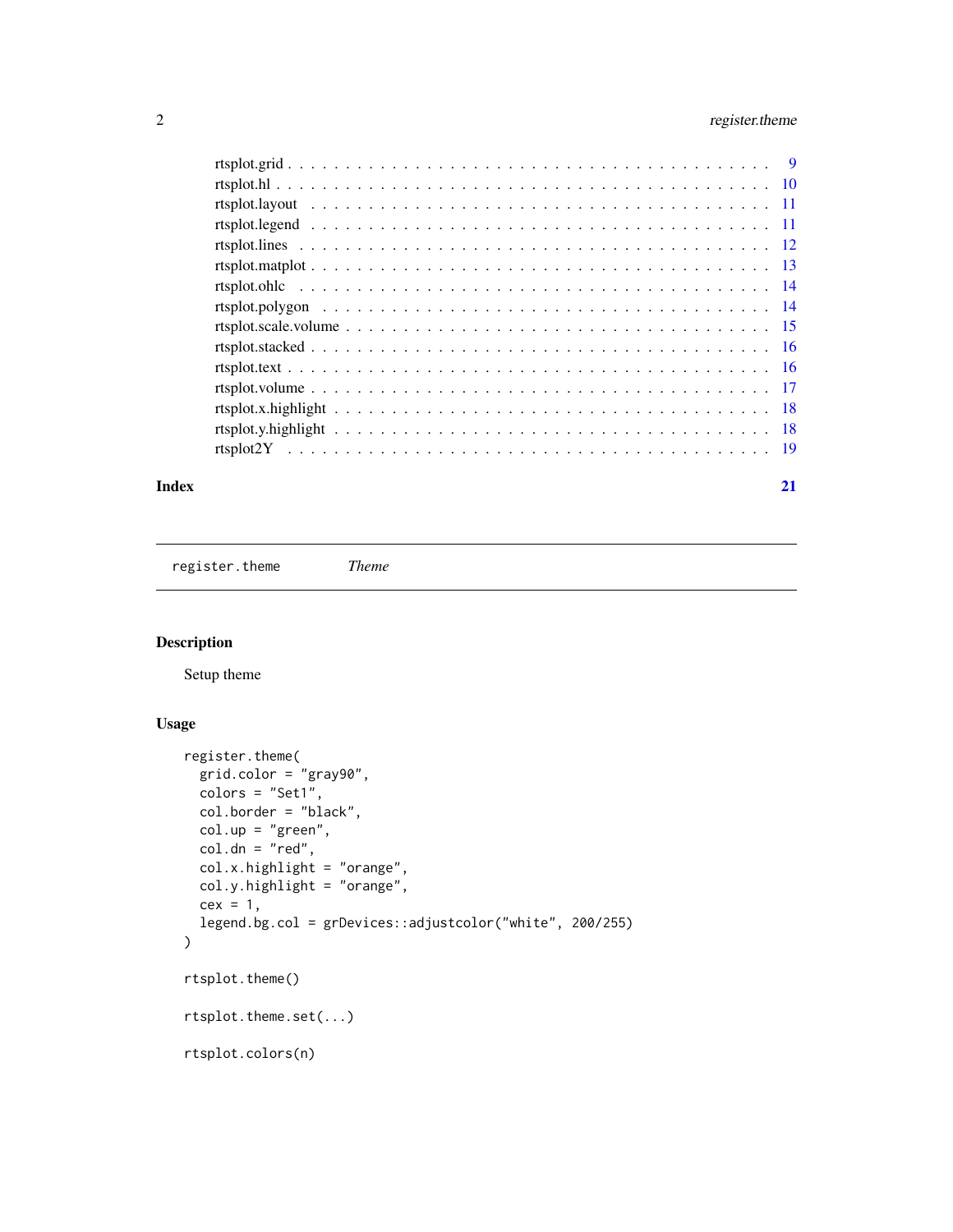#### <span id="page-2-0"></span>rtsplot 3

# Arguments

| grid.color      | color for grid lines, defaults to 'gray90'                                    |
|-----------------|-------------------------------------------------------------------------------|
| colors          | RColorBrewer set to generate colors, defaults to "Set1" in RColorBrewer       |
| col.border      | border color for drawing candles, <b>defaults to 'black'</b>                  |
| col.up          | up color for drawing candles, <b>defaults to 'green'</b>                      |
| col.dn          | down color for drawing candles, <b>defaults to 'red'</b>                      |
| col.x.highlight |                                                                               |
|                 | color for highlighting along x axis, defaults to 'orange'                     |
| col.y.highlight |                                                                               |
|                 | color for highlighting along y axis, defaults to 'orange'                     |
| cex             | font size, defaults to 1                                                      |
| legend.bg.col   | background legend color, defaults to grDevices::adjustcolor('white', 200/255) |
| $\ddots$ .      | additional settings                                                           |
| n               | number of colors to generate                                                  |

## Value

None

rtsplot *'rtsplot' - Time series plot with base R Graphics.*

| 'rtsplot' - Time series plot with base R Graphics. |  |  |  |  |  |
|----------------------------------------------------|--|--|--|--|--|
|----------------------------------------------------|--|--|--|--|--|

# Description

Plot time series data with base R Graphics.

The 'rtsplot' package is \*\*fast\*\* time series plot package with base R Graphics.

```
rtsplot(
 y,
 main = NULL,plotX = TRUE,
 LeftMargin = 0,
 grid = "xy",x.highlight = NULL,
 y.highlight = NULL,
 y.highlight.col = NULL,
  \text{las} = 1,
  type = "1",xlab = ",
  ylab = ",
 ylim = NULL,
```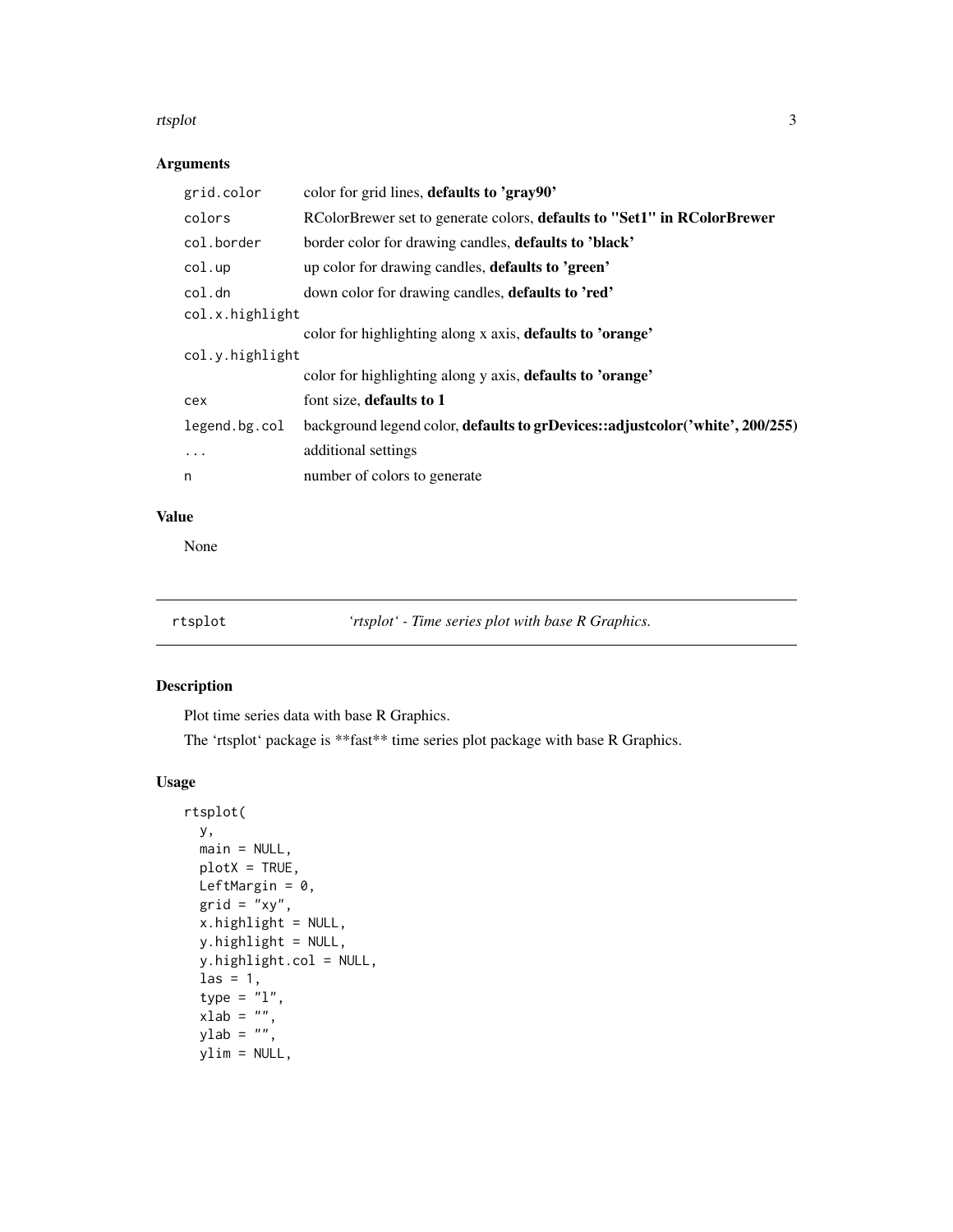4 rtsplot

```
log = "",skip.breaks = FALSE,
  xaxis.map = rtsplot.create.xaxis.map,
  ...
\mathcal{L}
```
# Arguments

| y               | xts object                                                                                                          |
|-----------------|---------------------------------------------------------------------------------------------------------------------|
| main            | plot title                                                                                                          |
| plotX           | flag to display X axis                                                                                              |
| LeftMargin      | to plot second Y axis, set LeftMargin=3, defaults to $0$                                                            |
| grid            | which grid lines to draw, defaults to 'xy'                                                                          |
| x.highlight     | segments to highlight along X axis, defaults to NULL                                                                |
| y.highlight     | segments to highlight along Y axis, defaults to NULL                                                                |
| y.highlight.col |                                                                                                                     |
|                 | color to highlight segments Y axis, defaults to NULL                                                                |
| las             | rotation of Y axis labels, <b>defaults to 1</b> , for more info see par                                             |
| type            | plot type, <b>defaults to 'l'</b> , for more info see plot also support 'ohlc', 'hl', 'can-<br>dle', 'volume' types |
| xlab            | X label, <b>defaults to</b> ", for more info see plot                                                               |
| ylab            | Y label, <b>defaults to</b> ", for more info see plot                                                               |
| ylim            | range on Y values, defaults to NULL                                                                                 |
| log             | $log scale x, y, xy axes, defaults to "$                                                                            |
| skip.breaks     | flag to skip plotting missing date/times (i.e. nights and weekends), defaults to<br><b>FALSE</b>                    |
| xaxis.map       | xaxis map function used if skip.breaks is TRUE, defaults to rtsplot.create.xaxis.map                                |
| $\cdots$        | additional parameters to the plot                                                                                   |

# Value

nothing

# Examples

```
# generate time series data
y = rtsplot.fake.stock.data(1000)
symbol = 'Test'
sma = TTR::SMA(y, 250)rsi = TTR::RSI(y, 20)
# plot candles and RSI charts
layout(c(1,1,1,2))
cols = rtsplot.colors(2)
```
<span id="page-3-0"></span>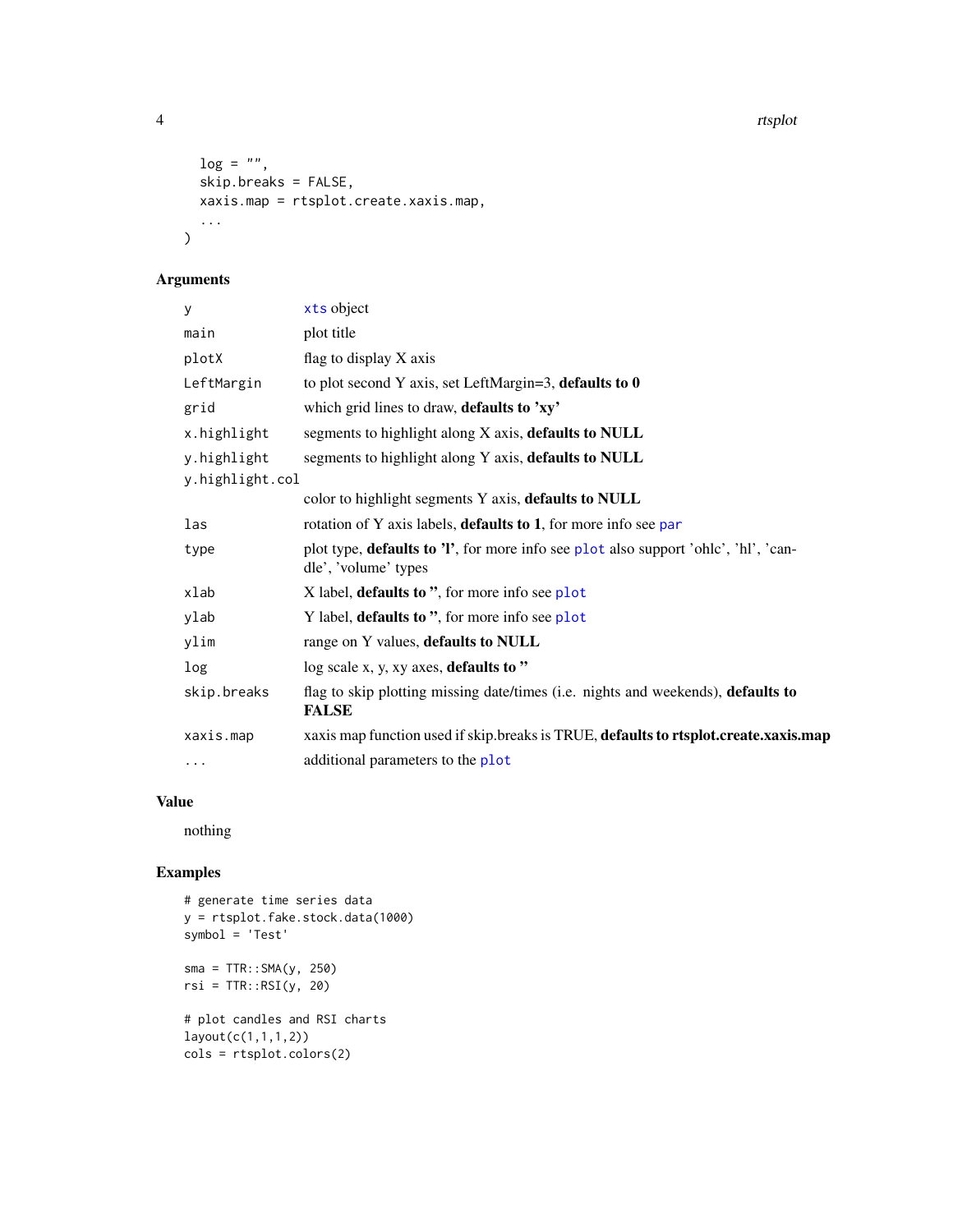```
rtsplit(y, type = 'l', plotX = FALSE, col=cols[1], lwd=1.5)rtsplot.lines(sma, col=cols[2], lwd=1.5)
rtsplot.legend(c(symbol, 'SMA(250)'), cols[1:2], list(y,sma))
# plot rsi
rtsplot(rsi, type = 'l', ylim=c(0,100),y.highlight = c(c(0,30), c(70,100)),y.highlight.col = grDevices::adjustcolor(c('green','red'), 50/255)
\lambdartsplot.legend('RSI(20)', 'black', rsi)
y = rtsplot.fake.stock.data(1000)
symbol = 'SPY'
 # simple example
 highlight = which(y < 10)
 # plot
 layout(1)
 rtsplot.theme.set(col.x.highlight=grDevices::adjustcolor('orange', 200/255))
 rtsplot(y, type = 'l', main = symbol, x.highlight = highlight)# 'skip.breaks' example with daily data
 y = rtsplot.fake.stock.data(10, remove.non.trading = TRUE)
 layout(1:2)
 rtsplot(y, type='b')
rtsplot.legend('skip.breaks=FALSE', text.col='red')
 rtsplot(y, type='b', skip.breaks=TRUE)
rtsplot.legend('skip.breaks=TRUE', text.col='red')
 # 'skip.breaks' example with intra-day data
 y = rtsplot.fake.stock.data(5*24*60, period = 'minute', remove.non.trading = TRUE)
 layout(1:2)
 rtsplot(y, type='l')
rtsplot.legend('skip.breaks=FALSE', text.col='red')
 rtsplot(y, type='l', skip.breaks=TRUE)
rtsplot.legend('skip.breaks=TRUE', text.col='red')
```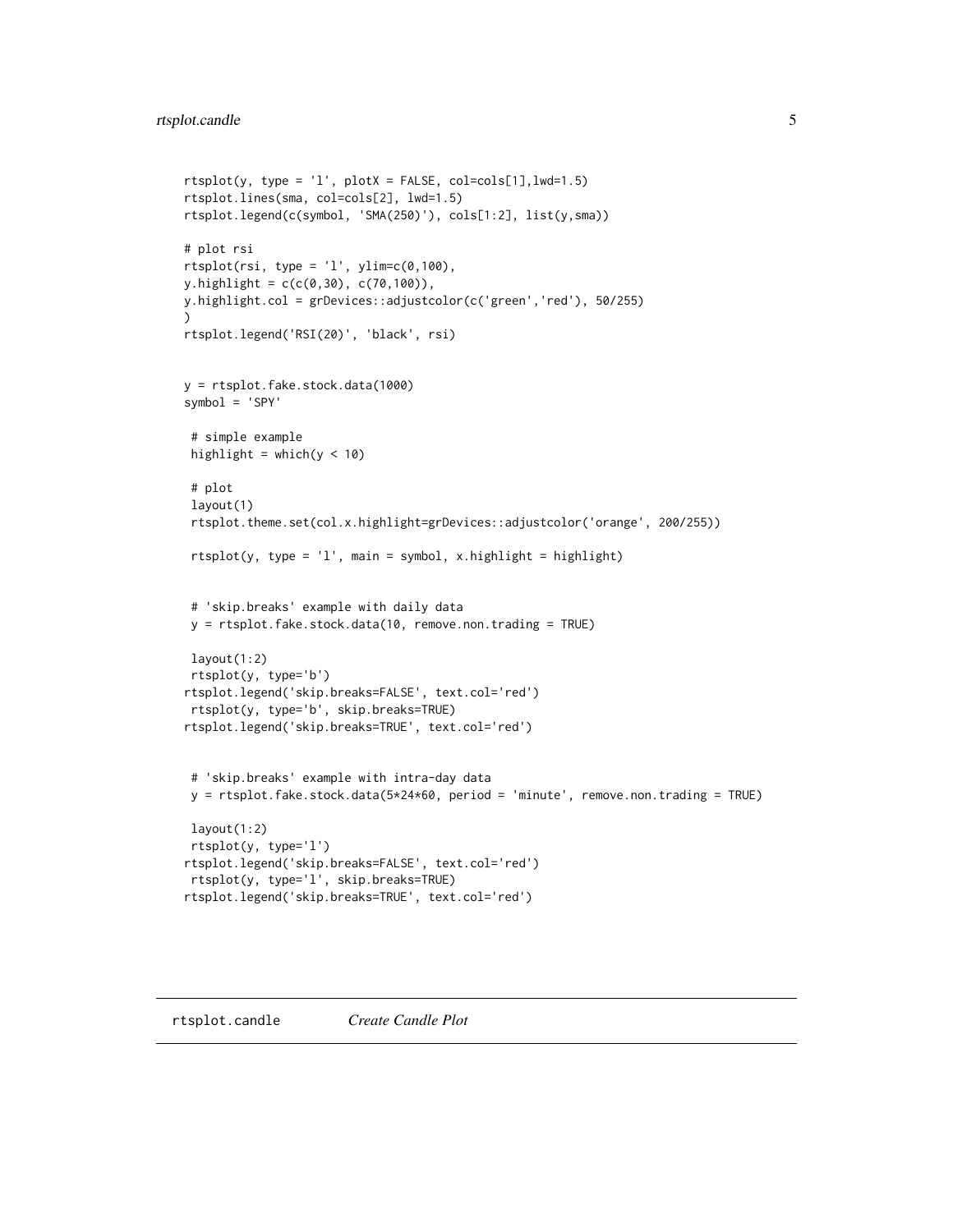# Description

Plot candles if dx is sufficient otherwise ohlc or bars

# Usage

```
rtsplot.candle(
 y,
 col = rtsplot.candle.col(y),
 border = rtsplot.theme()$col.border
)
```
#### Arguments

|        | xts object                                            |
|--------|-------------------------------------------------------|
| col    | color for bars, defaults to rtsplot.candle.col        |
| border | border color, defaults to rtsplot.theme()\$col.border |

#### Value

nothing

#### Examples

```
y = rtsplot.fake.stock.data(50, ohlc=TRUE)
symbol = 'SPY'
 # plot
 layout(1)
 rtsplit(y, type = 'n')rtsplot.candle(y)
rtsplot.legend(symbol, 'black', y)
```
rtsplot.candle.col *Bar Colors for Candle and Volume plots*

# Description

Bar Colors for Candle and Volume plots

#### Usage

```
rtsplot.candle.col(y)
```
rtsplot.volume.col(y)

<span id="page-5-0"></span>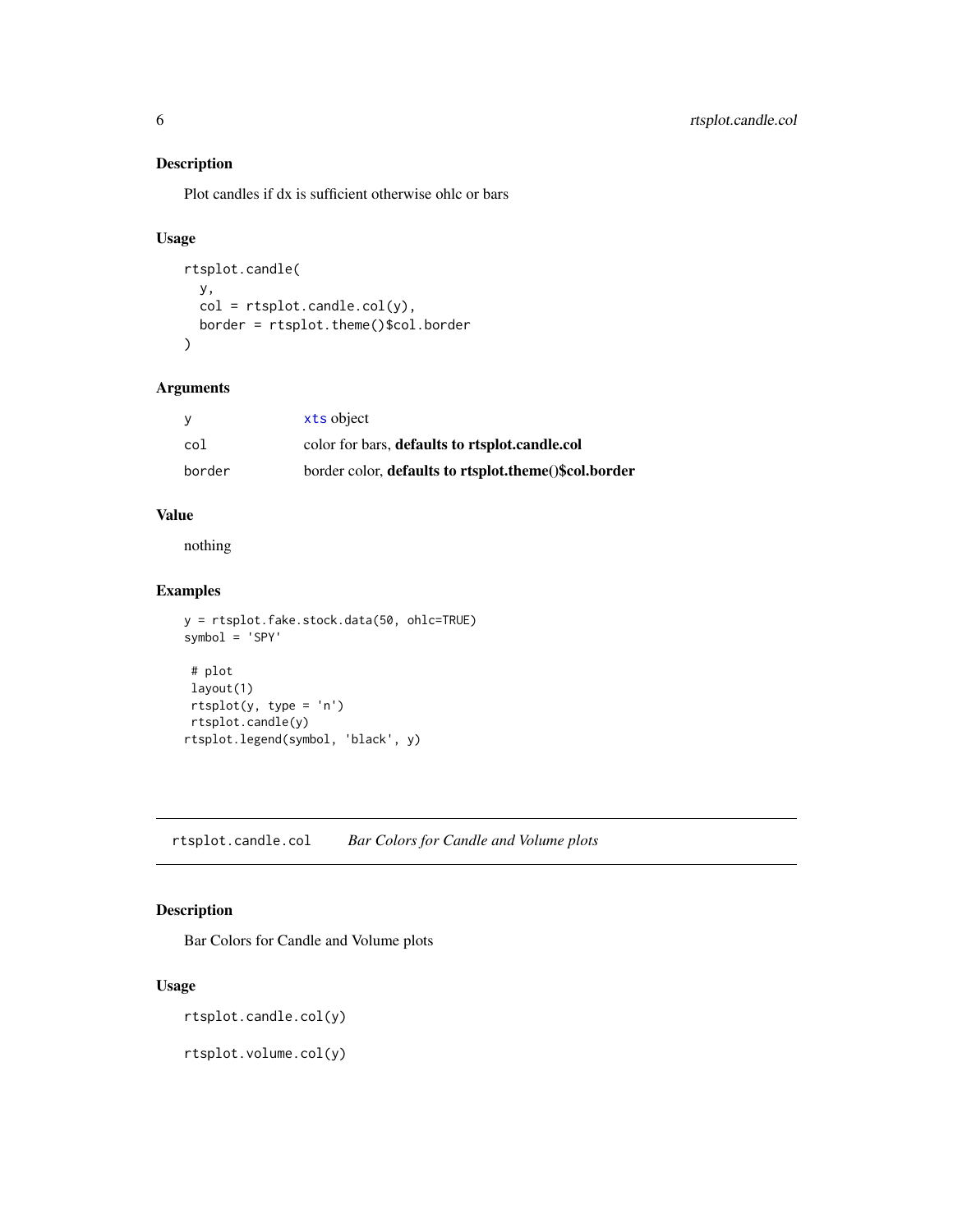# <span id="page-6-0"></span>rtsplot.corner.label 7

#### Arguments

y [xts](#page-0-0) object

# Value

colors

rtsplot.corner.label *Plot corner label*

# Description

Plot corner label, based on the [text at the upper left corner outside of the plot region](http://r.789695.n4.nabble.com/textat-the-upper-left-corner-outside-of-the-plot-region-td885675.html)

# Usage

```
rtsplot.corner.label(
 label = NULL,col = "black",x = -1,
 y = 1,
 xoffset = NA,
 yoffset = NA,
 space = c("plot", "figure"),
  cex = 1,
 border = NA
\mathcal{L}
```
# Arguments

| label   | label                                                           |
|---------|-----------------------------------------------------------------|
| col     | label color                                                     |
| X       | x location, defaults to -1                                      |
| у       | y location, defaults to 1                                       |
| xoffset | x offset, defaults to NA                                        |
| voffset | y offset, defaults to NA                                        |
| space   | coordinate space, can be "plot" or "figure", defaults to "plot" |
| cex     | font size, defaults to 1                                        |
| border  | border color, <b>defaults to NA</b> - no color                  |

#### Value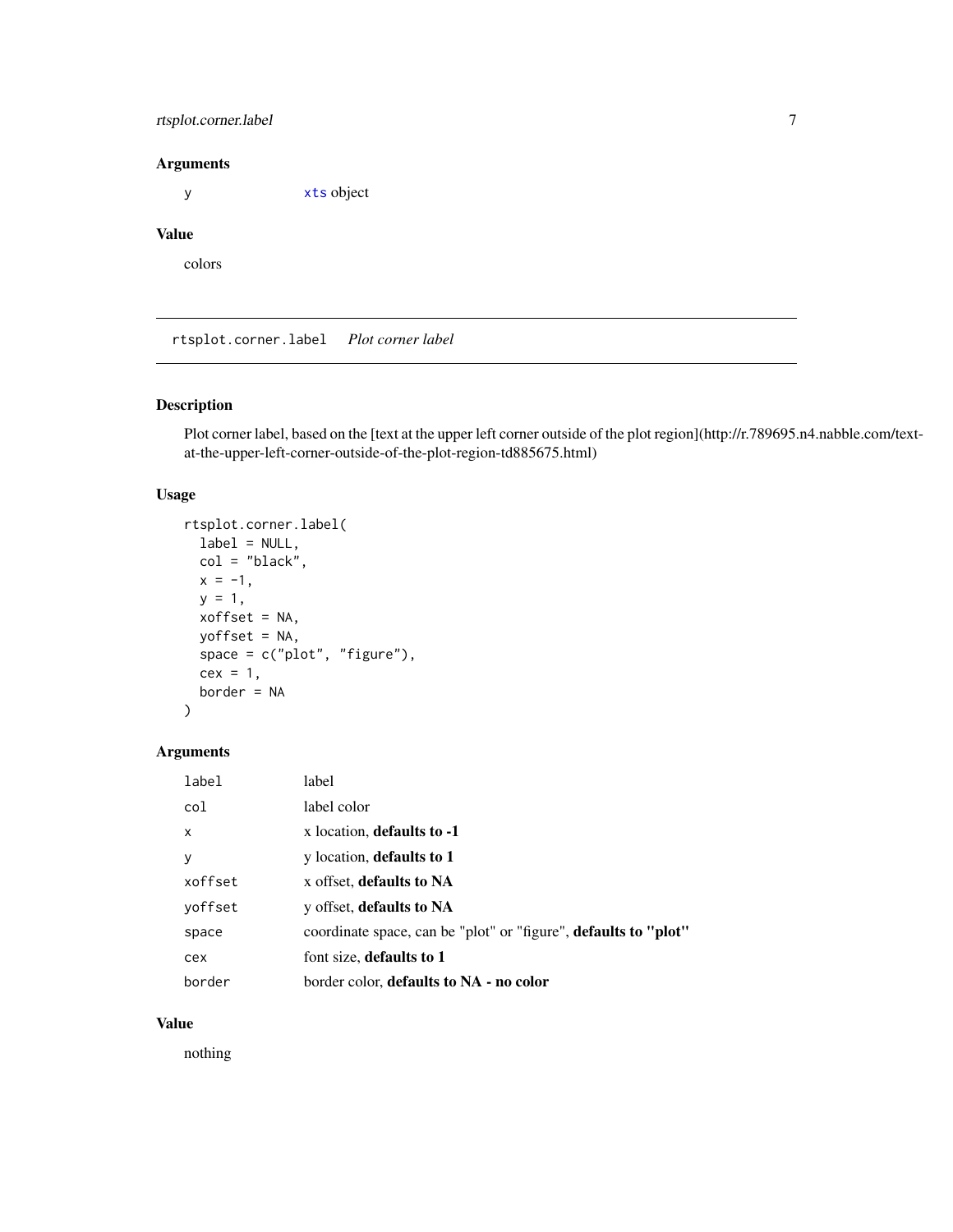# Examples

```
rtsplot.theme.set(legend.bg.col=grDevices::adjustcolor('orange', 200/255))
plot(rnorm(20), rnorm(20))
rtsplot.corner.label('test1', y=-1, space='figure')
rtsplot.corner.label('test2', y=1, space='figure')
rtsplot.corner.label('test3', x=1, space='figure')
rtsplot.corner.label('test4', x=1, y=-1, space='figure')
rtsplot.theme.set(legend.bg.col=grDevices::adjustcolor('white', 50/255))
```
rtsplot.fake.stock.data

*Generate fake stock data*

# Description

Generate fake stock data for use in rtsplot examples

# Usage

```
rtsplot.fake.stock.data(
 n,
 y0 = 10,
 stdev = 0.1,
 ohlc = FALSE,
 method = c("normal", "adhoc"),period = c("day", "minute"),
 remove.non.trading = FALSE
)
```

| n                  | number of points to generate                                                                                                                                                                                                                                                                                |
|--------------------|-------------------------------------------------------------------------------------------------------------------------------------------------------------------------------------------------------------------------------------------------------------------------------------------------------------|
| y0                 | starting price, defaults to 10                                                                                                                                                                                                                                                                              |
| stdev              | standard deviation, defaults to 0.1                                                                                                                                                                                                                                                                         |
| ohlc               | generate ohlc data, defaults to FALSE                                                                                                                                                                                                                                                                       |
| method             | method to generate fake stock data, <b>defaults to 'normal'</b> two methods are im-<br>plemented: * 'normal' - generate fake stock data assuming returns are normally<br>distributed with zero drift * 'uniform' - generate fake stock data assuming re-<br>turns are uniformly distributed with zero drift |
| period             | frequency to generate fake stock data, (possible values: "day", "minute"), de-<br>faults to "day"                                                                                                                                                                                                           |
| remove.non.trading |                                                                                                                                                                                                                                                                                                             |
|                    | flag to remove non trading periods ( <i>i.e.</i> weekends and non-trading hours). Note,                                                                                                                                                                                                                     |
|                    | this flag likely will cause function return less than 'n' observation, <b>defaults to</b>                                                                                                                                                                                                                   |
|                    | <b>FALSE</b>                                                                                                                                                                                                                                                                                                |

<span id="page-7-0"></span>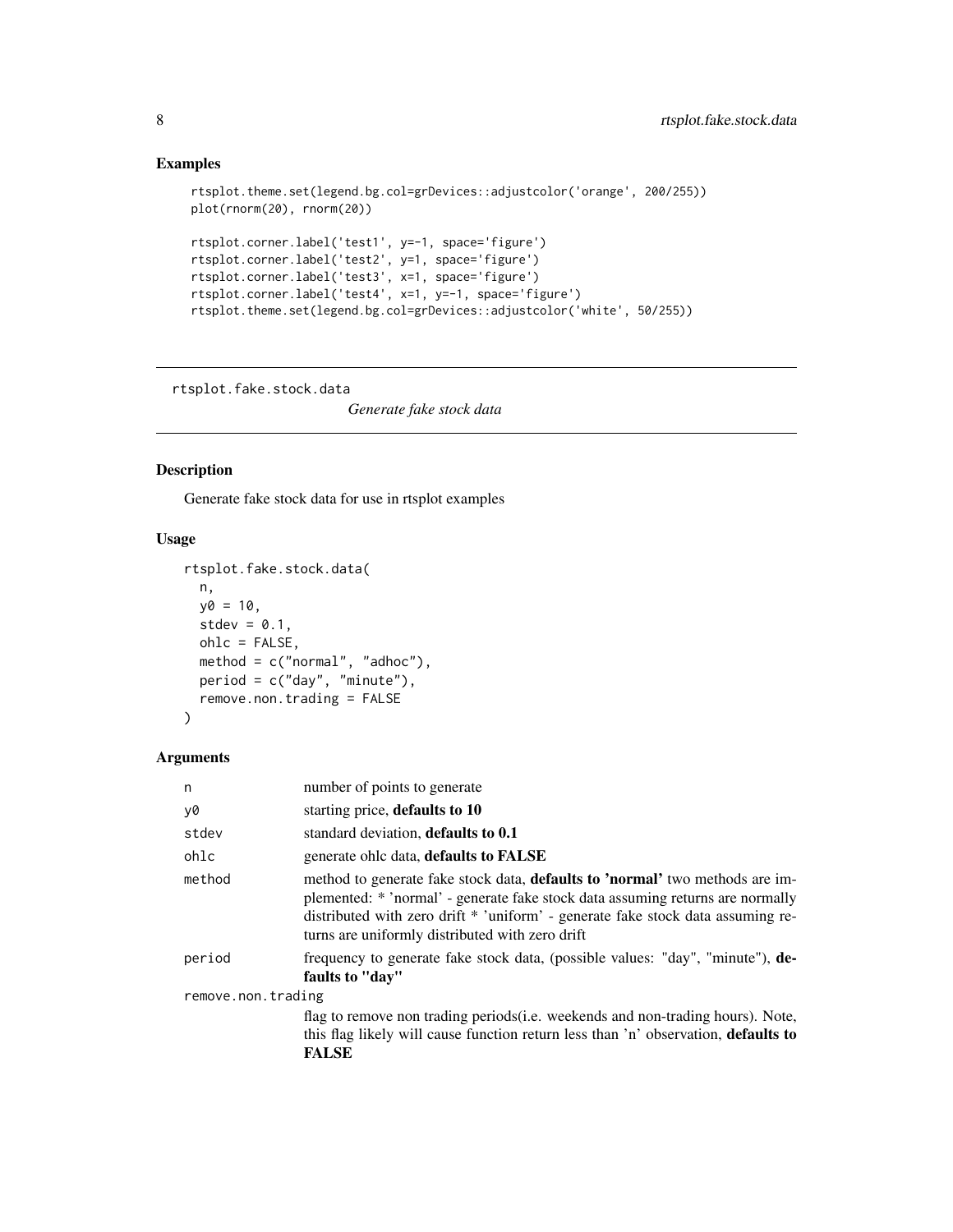# <span id="page-8-0"></span>rtsplot.format 9

# Value

[xts](#page-0-0) object with fake stock data

### Examples

```
rtsplot.fake.stock.data(10)
```
<span id="page-8-1"></span>rtsplot.format *Format numbers using 1000 separator*

# Description

Format numbers using 1000 separator

#### Usage

```
rtsplot.format(temp, nround = 2, sprefix = "", eprefix = "")
```
# Arguments

| temp    | numbers                                    |
|---------|--------------------------------------------|
| nround  | number of rounding digits, defaults to '2' |
| sprefix | start prefix string, defaults to "         |
| eprefix | end postfix string, defaults to "          |

#### Value

numbers formatted using 1000 separator

rtsplot.grid *Add grid to time series plot*

# Description

Add grid to time series plot

#### Usage

rtsplot.grid(grid, xaxis.ticks, col = rtsplot.theme()\$grid.color)

| grid        | which grid lines to draw, <b>defaults to 'xy'</b>   |
|-------------|-----------------------------------------------------|
| xaxis.ticks | location of x axis ticks                            |
| col         | grid color, defaults to rtsplot.theme()\$grid.color |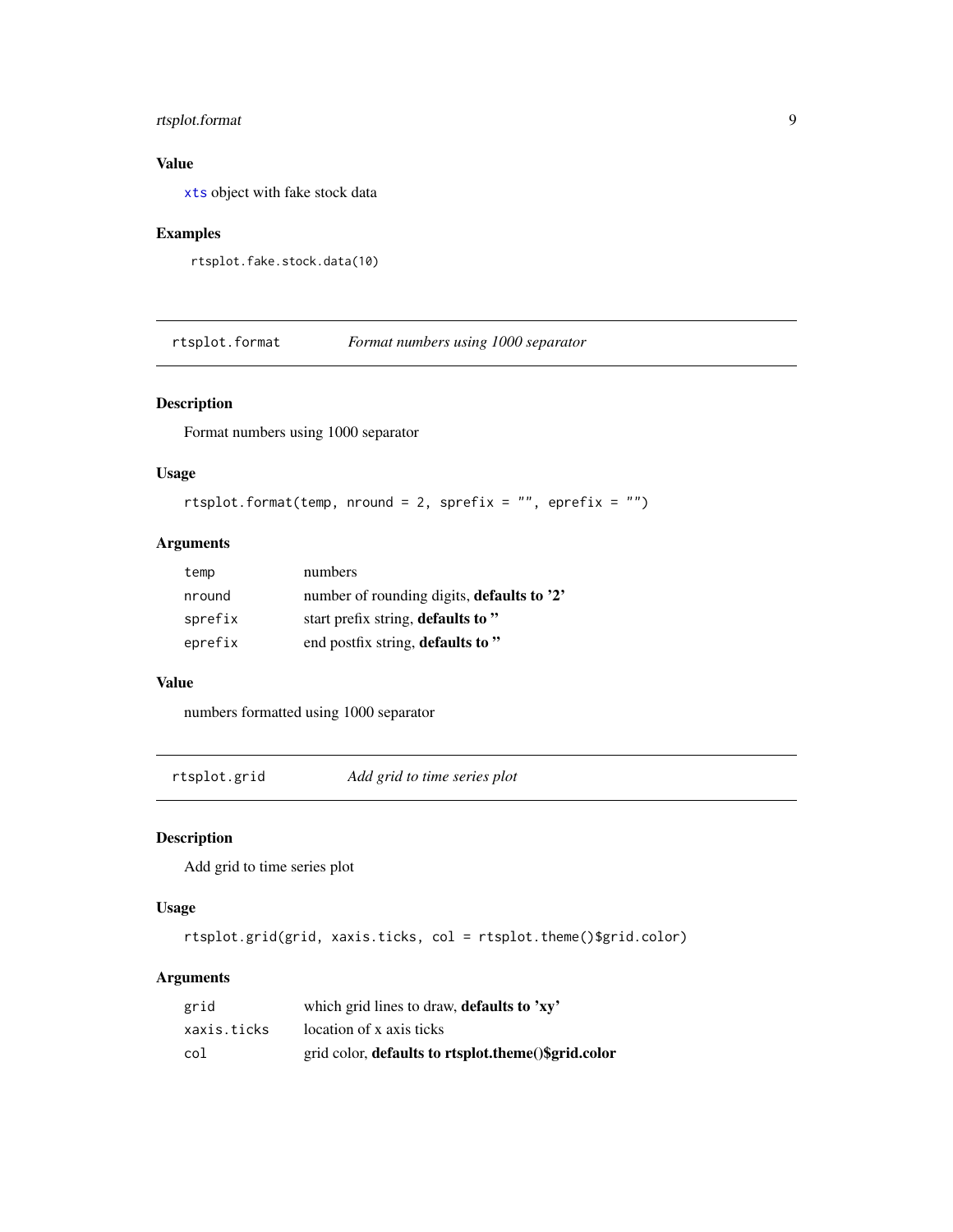# <span id="page-9-0"></span>Value

nothing

rtsplot.hl *Create HL Plot*

# Description

Create HL Plot

# Usage

rtsplot.hl(y, col = rtsplot.volume.col(y), border = rtsplot.theme()\$col.border)

# Arguments

| - V    | xts object                                            |
|--------|-------------------------------------------------------|
| col    | color for bars, defaults to rtsplot, volume.col       |
| border | border color, defaults to rtsplot.theme()\$col.border |

# Value

nothing

# Examples

```
y = rtsplot.fake.stock.data(50, ohlc=TRUE)
symbol = 'SPY'
 # plot
 layout(1)
```
rtsplot(y, type = 'n') rtsplot.hl(y) rtsplot.legend(symbol, 'black', y)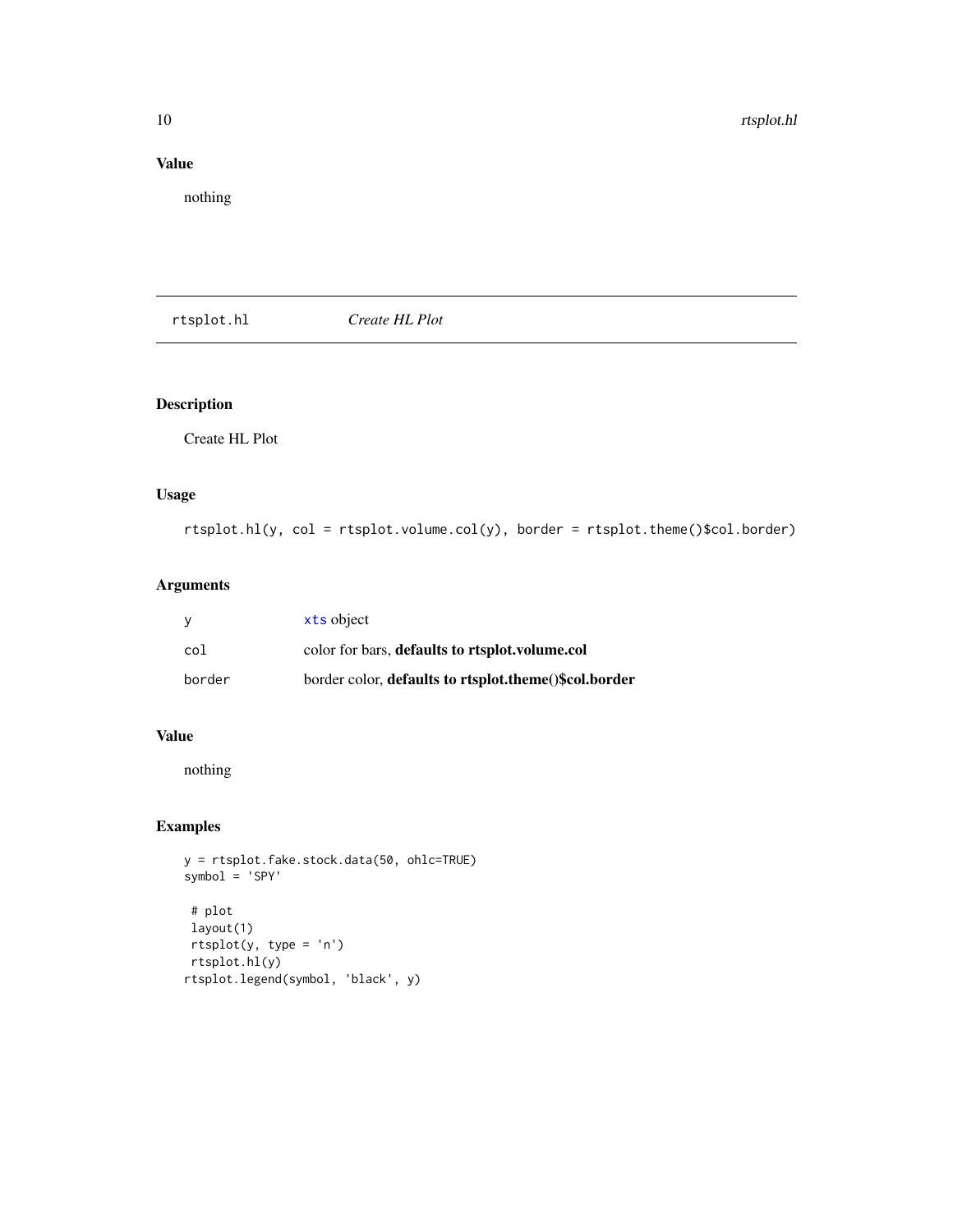<span id="page-10-0"></span>rtsplot.layout *Create layout*

# Description

Create layout

# Usage

rtsplot.layout(ilayout, delim = ",")

# Arguments

| ilayout | matrix stored as a string  |
|---------|----------------------------|
| delim   | delimiter, defaults to ',' |

#### Value

nothing

# Description

Plot legend - shortcut to the [legend](#page-0-0) function

```
rtsplot.legend(
  labels,
 fill = NULL,lastobs = NULL,
  x = "topleft",merge = FALSE,
 bty = "n",border = NA,
 yformat = rtsplot.format,
 cex = 1,
  ...
\mathcal{L}
```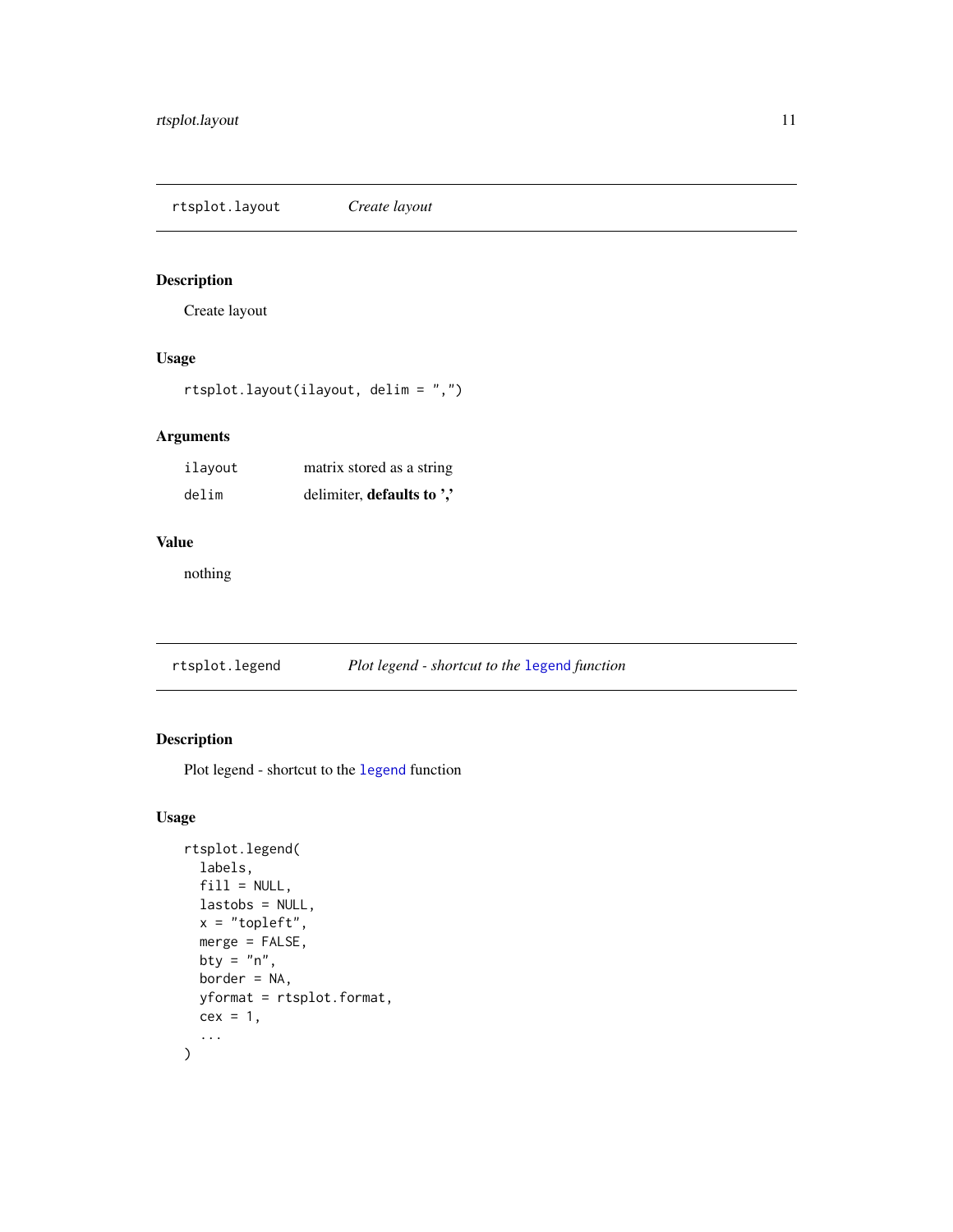# <span id="page-11-0"></span>Arguments

| labels  | legend labels                                                       |
|---------|---------------------------------------------------------------------|
| fill    | fill colors, defaults to NULL                                       |
| lastobs | list of last observations, <b>defaults to NULL</b>                  |
| X       | location of legend, defaults to 'topleft'                           |
| merge   | merge, <b>defaults to FALSE</b> , see legend function for more info |
| bty     | box, defaults to 'n', see legend function for more info             |
| border  | border color, defaults to NA - no color                             |
| yformat | format Y values function, <b>defaults to</b> rtsplot. format        |
| cex     | font size, defaults to 1                                            |
| .       | other parameters to legend, see legend function for more info       |

# Value

nothing

# Examples

```
y = rtsplot.fake.stock.data(1000)
symbol = 'SPY'
 # plot
 layout(1)
 rtsplot(y, type = 'l', col='black')
rtsplot.legend(symbol, 'black', y)
```
rtsplot.lines *Add lines to time series plot*

# Description

Add lines to time series plot

# Usage

```
rtsplitu.lines(y, type = "l", col = graphics::par("col"), ...)
```

| ν                       | xts object                                                  |
|-------------------------|-------------------------------------------------------------|
| type                    | line type, <b>defaults to 'l'</b> , for more info see lines |
| col                     | color, defaults to par('col')                               |
| $\cdot$ $\cdot$ $\cdot$ | additional parameters to the lines                          |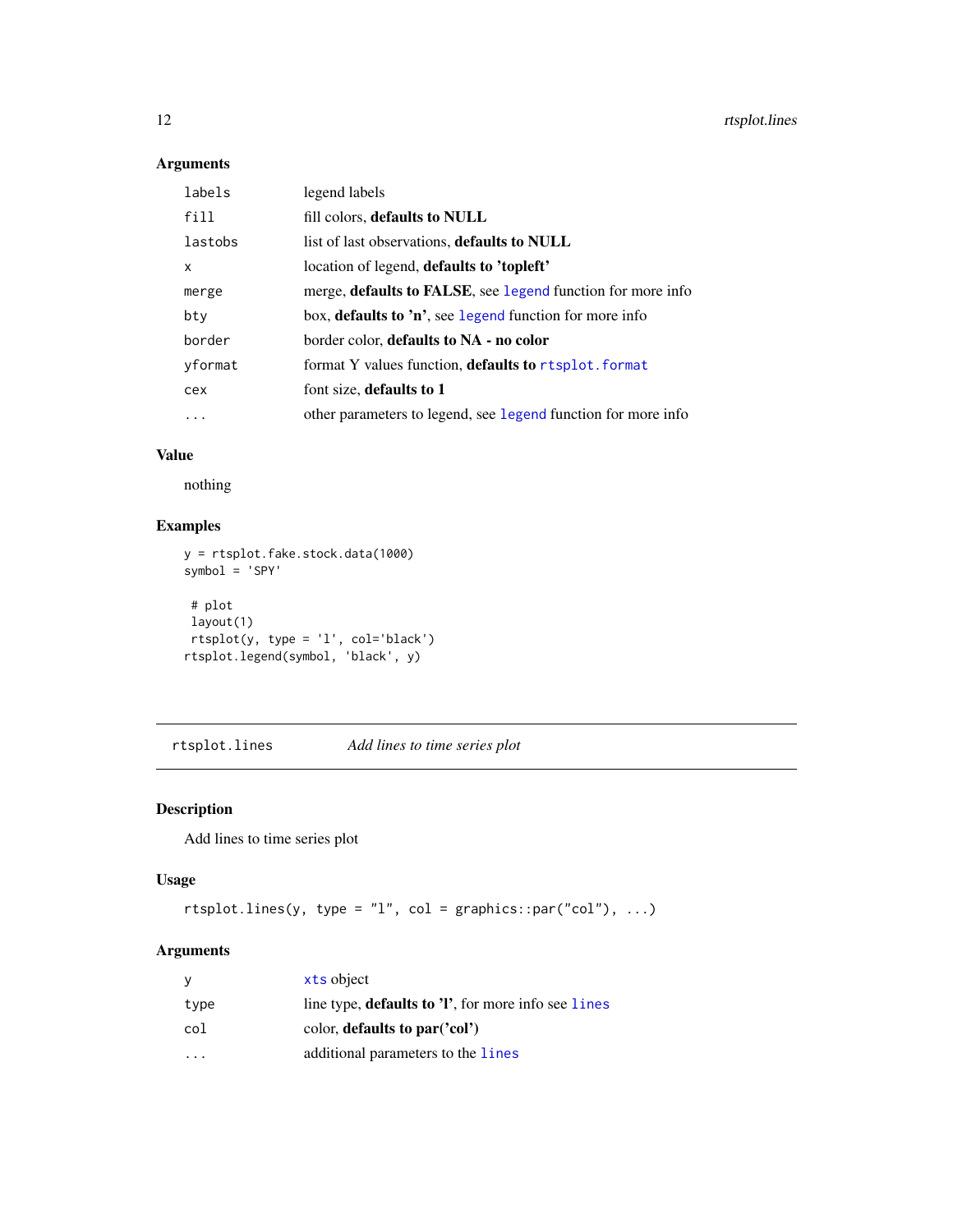# <span id="page-12-0"></span>rtsplot.matplot 13

# Value

nothing

# Examples

```
y = rtsplot.fake.stock.data(1000)
symbol = 'SPY'
 # moving average
sma = TTR::SMA(y, 250)
 # plot
layout(1)
 rtsplot(y, type = 'l', col='black')
rtsplot.lines(sma, col='blue', lwd=1.5)
rtsplot.legend(c(symbol, 'SMA(250)'), 'black,blue', list(y,sma))
```
rtsplot.matplot [matplot](#page-0-0) *version for* [xts](#page-0-0) *object*

# Description

[matplot](#page-0-0) version for [xts](#page-0-0) object

#### Usage

```
rtsplot.matplot(
  y,
  dates = NULL,
  ylim = NULL,
  type = "1",\text{cols} = \text{rtsplit}.\text{colors}(\text{ncol}(y)),...
\mathcal{L}
```
#### Arguments

|       | xts object                                               |
|-------|----------------------------------------------------------|
| dates | subset of datesdefaults to NULL                          |
| vlim  | range on Y values, defaults to NULL                      |
| type  | plot type, <b>defaults to 'l'</b> , see plot for details |
| cols  | colors                                                   |
|       | additional parameters to the matplot                     |

# Value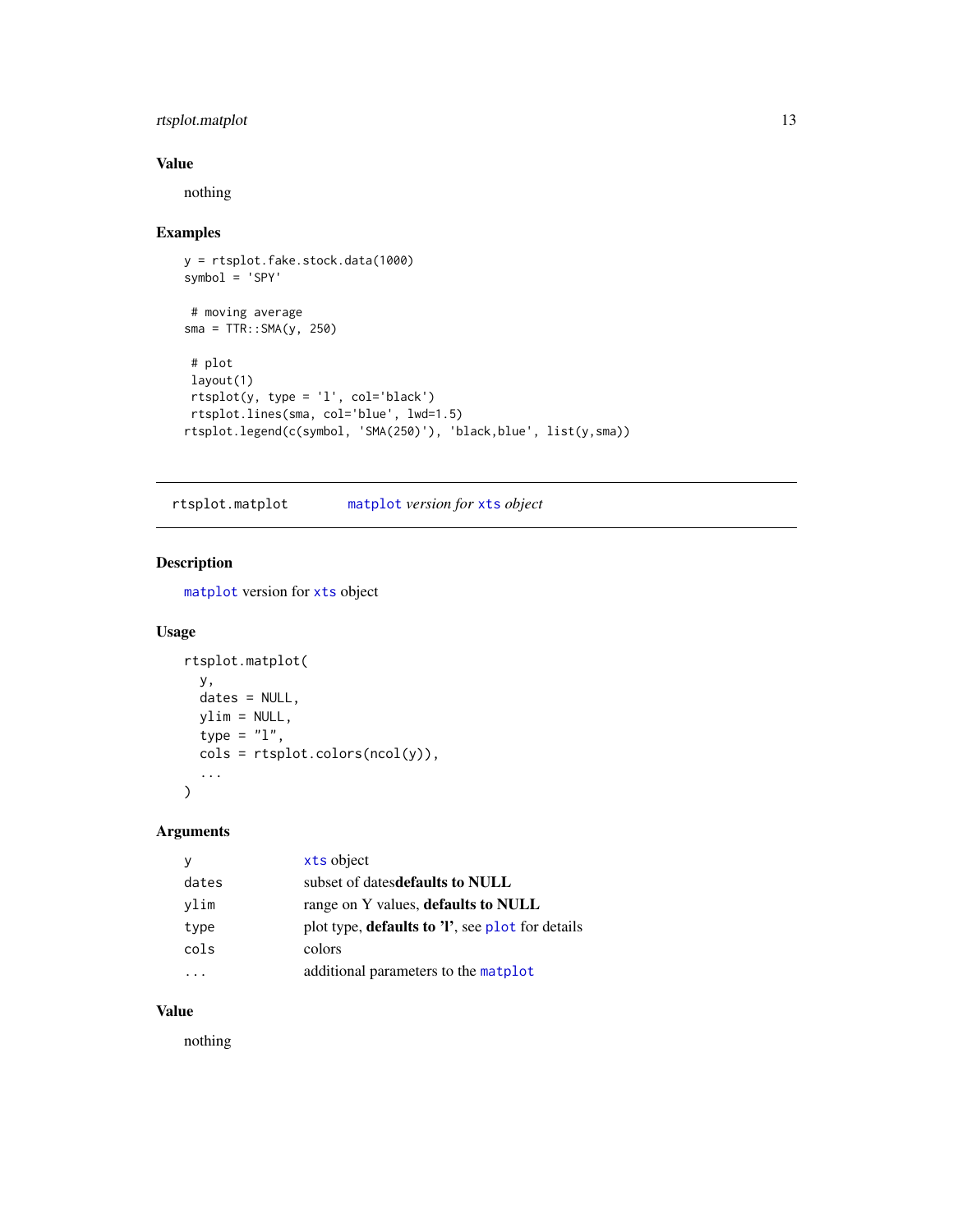<span id="page-13-0"></span>

#### Description

Plot ohlc if dx is sufficient otherwise bars

#### Usage

rtsplot.ohlc(y, col = rtsplot.theme()\$col.border)

#### Arguments

|     | xts object                                              |
|-----|---------------------------------------------------------|
| co1 | color for bars, defaults to rtsplot.theme()\$col.border |

# Value

nothing

#### Examples

```
y = rtsplot.fake.stock.data(50, ohlc=TRUE)
symbol = 'SPY'
# plot
layout(1)
rtsplot(y, type = 'n')
rtsplot.ohlc(y)
rtsplot.legend(symbol, 'black', y)
rtsplot.theme.set(legend.bg.col=grDevices::adjustcolor('blue', 25/255))
rtsplot.corner.label('Logo \uA9', x=1, y=-1, cex = 0.7, space='figure', col='blue')
rtsplot.theme.set(legend.bg.col = grDevices::adjustcolor('white', 200/255))
```
rtsplot.polygon *Add polygon to time series plot*

# Description

Add polygon to time series plot

```
rtsplot.polygon(y, col = graphics::par("col"), ...)
```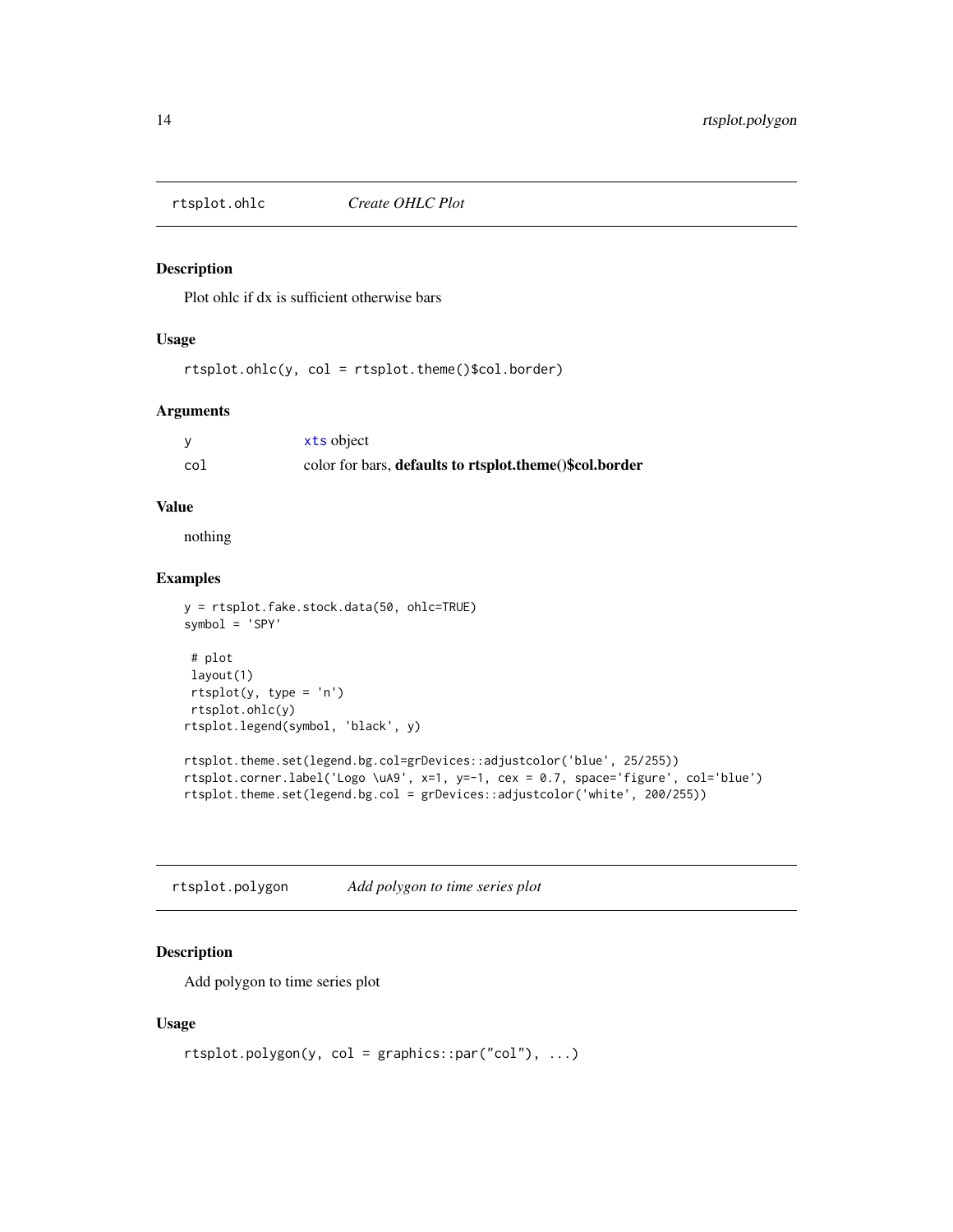#### <span id="page-14-0"></span>Arguments

| <sub>V</sub> | xts object with 2 columns          |
|--------------|------------------------------------|
| col          | color, defaults to $par('col')$    |
| .            | additional parameters to the lines |

# Value

nothing

# Examples

```
y = rtsplot.fake.stock.data(1000, ohlc=TRUE)
symbol = 'SPY'
 # moving average
bbands = TTR::BBands(quantmod::HLC(y), n=200, sd=1)[,c('up','dn')]
 # plot
 layout(1)
 rtsplot(y, type = 'l', col='black')
 col = grDevices::adjustcolor('green', 50/255)
rtsplot.polygon(bbands, col = col)
rtsplot.legend(c(symbol, 'BBands'), c('black', col), list(y,bbands))
```
rtsplot.scale.volume *Scale volume*

# Description

Scale volume

#### Usage

rtsplot.scale.volume(y)

#### Arguments

y [xts](#page-0-0) object

#### Value

adjusted y object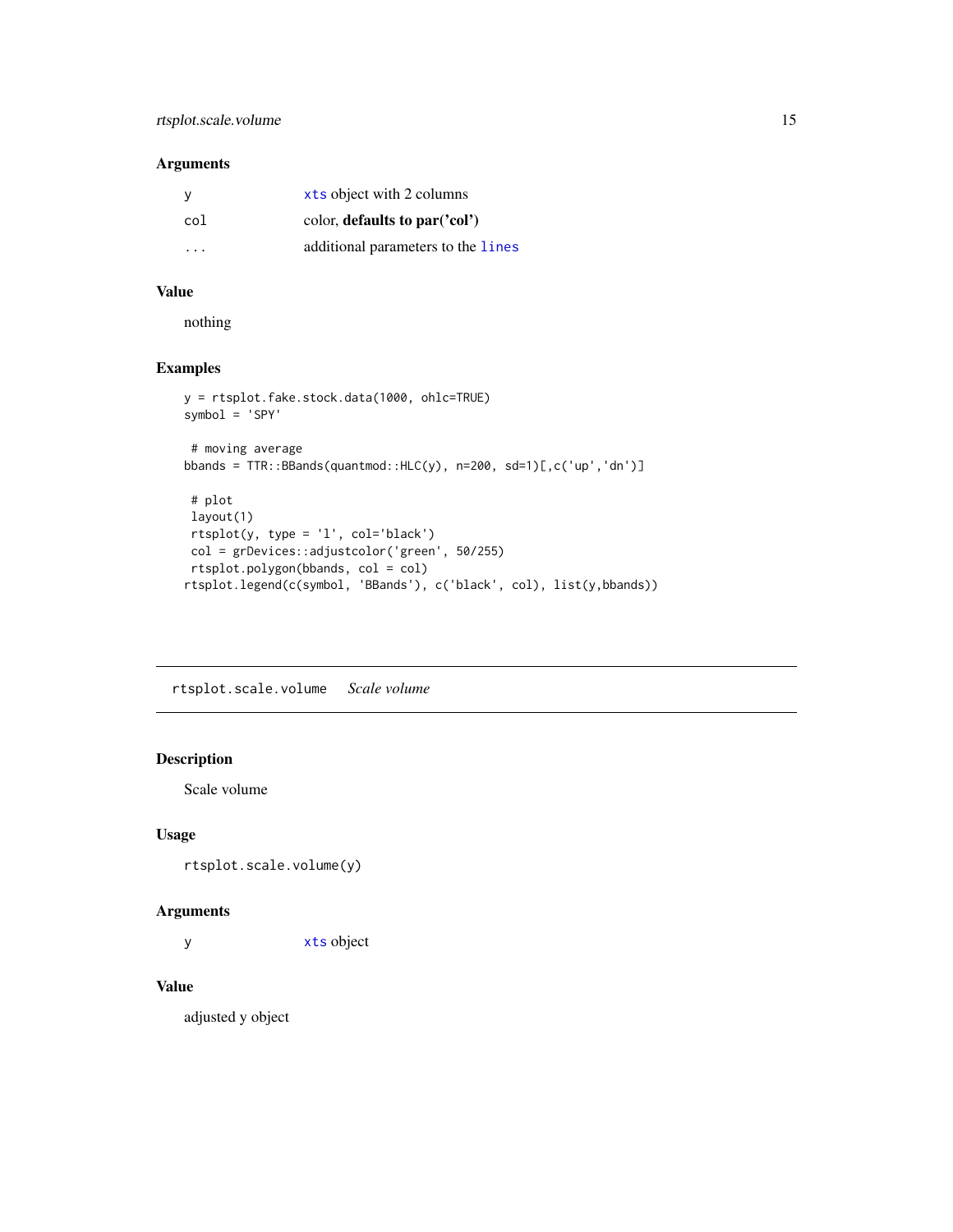<span id="page-15-0"></span>rtsplot.stacked *Create Stacked plot*

# Description

Create Stacked plot

# Usage

```
rtsplot.stacked(
 x,
 y,
 xlab = ",
 cols = rtsplot.colors(ncol(y)),
  type = c("1", "s"),
 flip.legend = FALSE,
  ...
)
```
# Arguments

| x           | dates object                                          |
|-------------|-------------------------------------------------------|
| ٧           | matrix with weights                                   |
| xlab        | X label, <b>defaults to</b> ", for more info see plot |
| cols        | colors, <b>defaults to colors</b> rtsplot, theme      |
| type        | plot type: lines, step stairs $c('l',s')$             |
| flip.legend | flag to reverse legend order, defaults to FALSE       |
|             | additional parameters to the plot                     |

# Value

nothing

rtsplot.text *Add text to time series plot*

# Description

Add text to time series plot

# Usage

rtsplot.text(y, ...)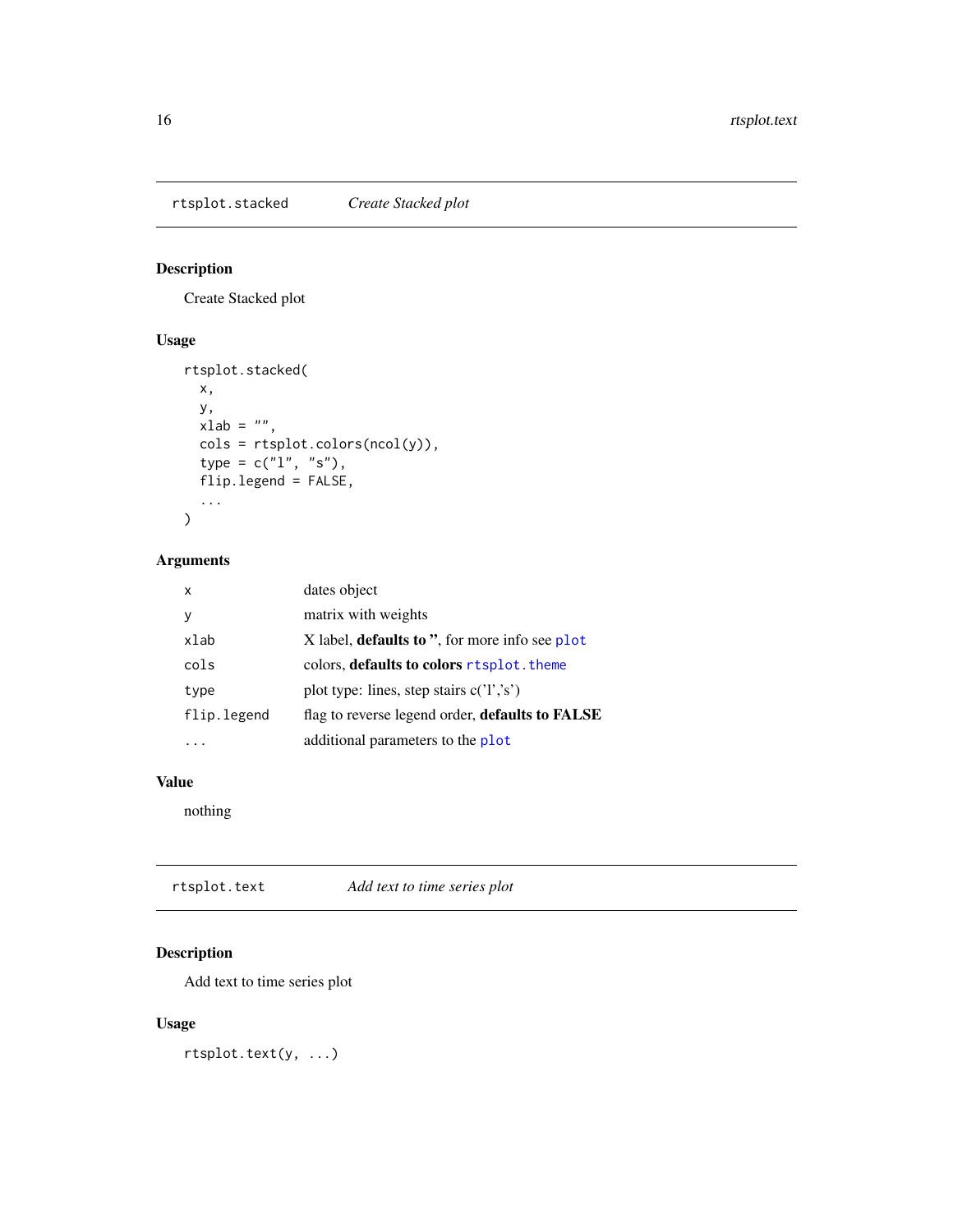# <span id="page-16-0"></span>rtsplot.volume 17

# Arguments

|                         | xts object                         |
|-------------------------|------------------------------------|
| $\cdot$ $\cdot$ $\cdot$ | additional parameters to the lines |

#### Value

nothing

# Examples

```
y = rtsplot.fake.stock.data(1000)
symbol = 'SPY'
 # plot
layout(1)
 rtsplot(y, type = 'l', col='black')
 rtsplot.text(y[100], 'Text', col='red')
rtsplot.legend(symbol, 'black', y)
```
rtsplot.volume *Plot volume*

# Description

Plot volume

# Usage

```
rtsplot.volume(
  y,
  col = rtsplit.volume.col(y),border = rtsplot.theme()$col.border
\mathcal{L}
```
# Arguments

| у      | xts object                   |
|--------|------------------------------|
| col    | color for volume bars        |
| border | color for volume bars border |

# Value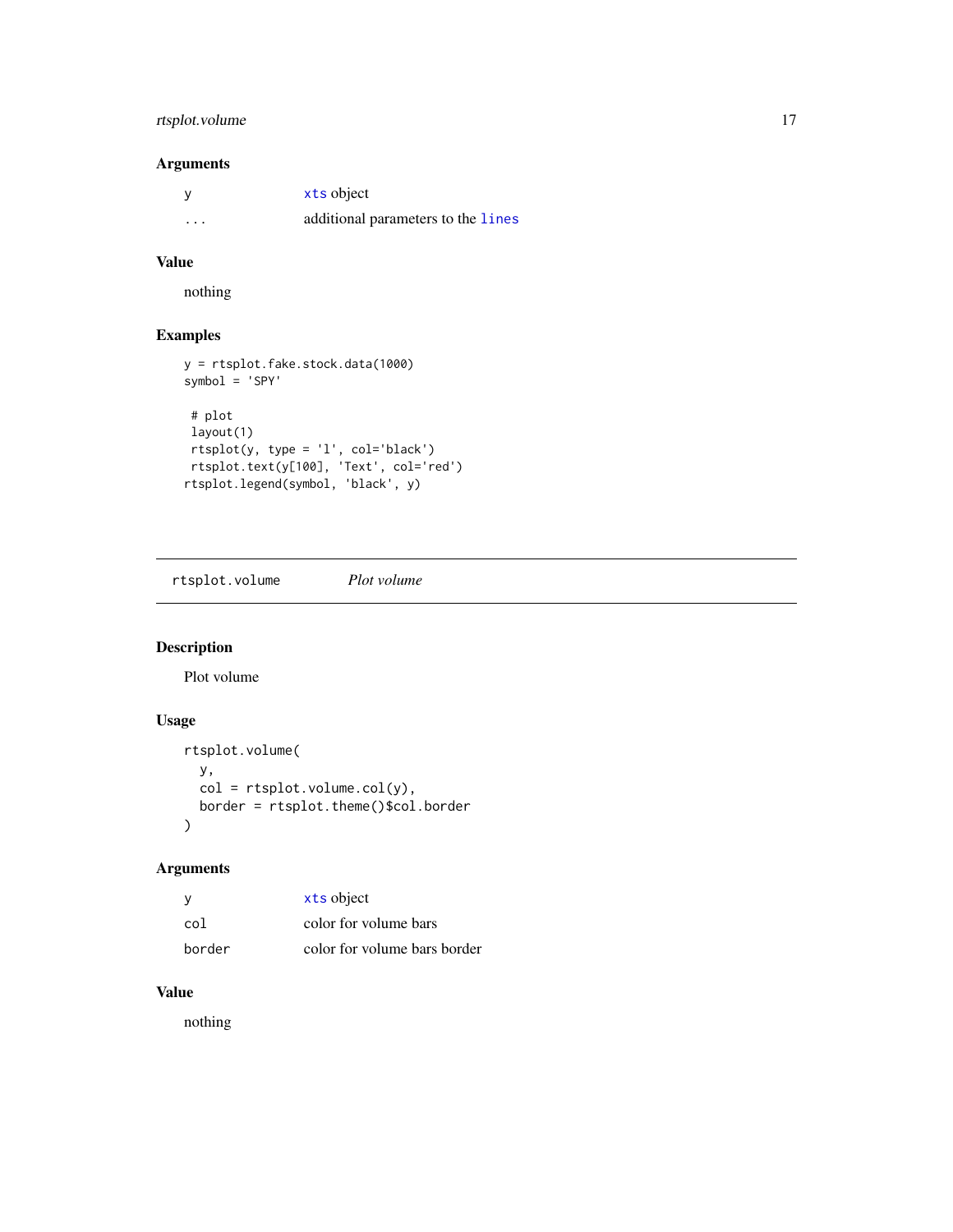<span id="page-17-0"></span>rtsplot.x.highlight *Highlight vertical segments*

# Description

Highlight vertical segments

# Usage

```
rtsplot.x.highlight(y, highlight, col = rtsplot.theme()$col.x.highlight)
```
# Arguments

|           | xts object                                                    |
|-----------|---------------------------------------------------------------|
| highlight | segments to highlight along X axis                            |
| col       | highlight color, defaults to rtsplot.control\$col.x.highlight |

# Value

nothing

rtsplot.y.highlight *Highlight horizontal segments*

# Description

Highlight horizontal segments

# Usage

```
rtsplot.y.highlight(highlight, col = rtsplot.theme()$col.y.highlight)
```
# Arguments

| highlight | segments to highlight along Y axis                            |
|-----------|---------------------------------------------------------------|
| col       | highlight color, defaults to rtsplot.control\$col.y.highlight |

#### Value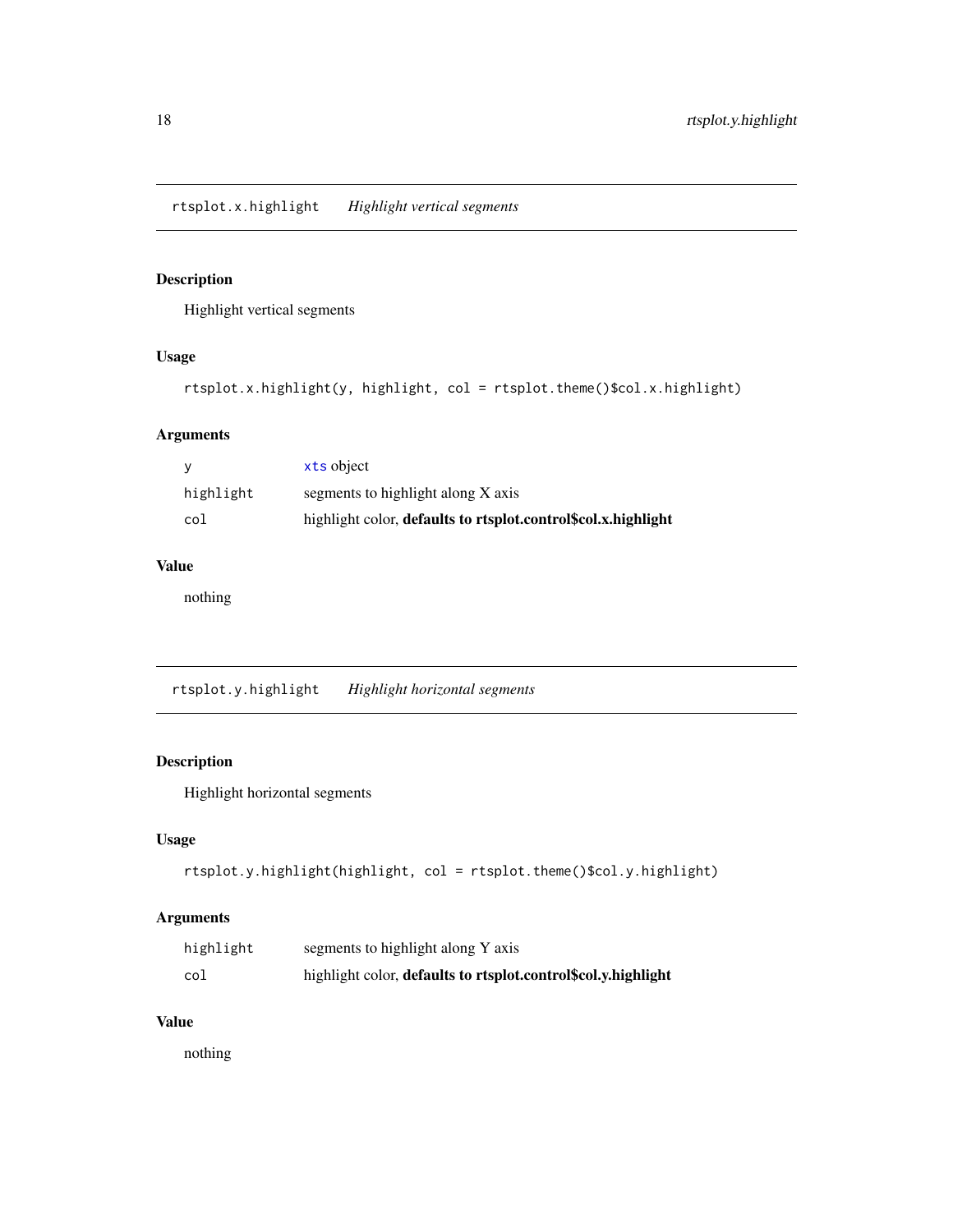#### <span id="page-18-0"></span>rtsplot2Y  $19$

# Examples

```
# generate time series data
y = rtsplot.fake.stock.data(1000)
rsi = TTR::RSI(y, 20)#set up two regions for graphs candlestick price data on top 2/3 of the plot
#and rsi on the bottom 1/3 of the plot
layout(c(1,1,2))
rtsplot(y, type = 'line', plotX = FALSE)
  rtsplot.legend('SPY', 'grey70', y)
rtsplot(rsi, type = 'l')
col = grDevices::adjustcolor(c('green','red'), 80/255)
rtsplot.y.highlight(col=col[1], highlight=c(50,100))
rtsplot.y.highlight(col=col[2], highlight=c(0,50))
abline(h = 50, col = 'gray20')rtsplot.legend('RSI(20)', 'black', rsi)
```

| rtsplot2Y | Plot time series with second Y axis |  |  |  |
|-----------|-------------------------------------|--|--|--|
|           |                                     |  |  |  |

# Description

Detailed discussion for validity of dual Y axis at [Dual axes time series plots may be ok sometimes after all](http://freerangestats.info/blog/2016/08/18/dualaxes)

#### Usage

```
rtsplot2Y(y, las = 1, type = "l", col.axis = "red", ylim = NULL, log = "", ...)
```

| xts object                                                                                                          |
|---------------------------------------------------------------------------------------------------------------------|
| rotation of Y axis labels, <b>defaults to 1</b> , for more info see par                                             |
| plot type, <b>defaults to 'l'</b> , for more info see plot also support 'ohlc', 'hl', 'can-<br>dle', 'volume' types |
| axis color, defaults to 'red'                                                                                       |
| range on Y values, defaults to NULL                                                                                 |
| log scale x, y, xy axes, defaults to "                                                                              |
| additional parameters to the plot                                                                                   |
|                                                                                                                     |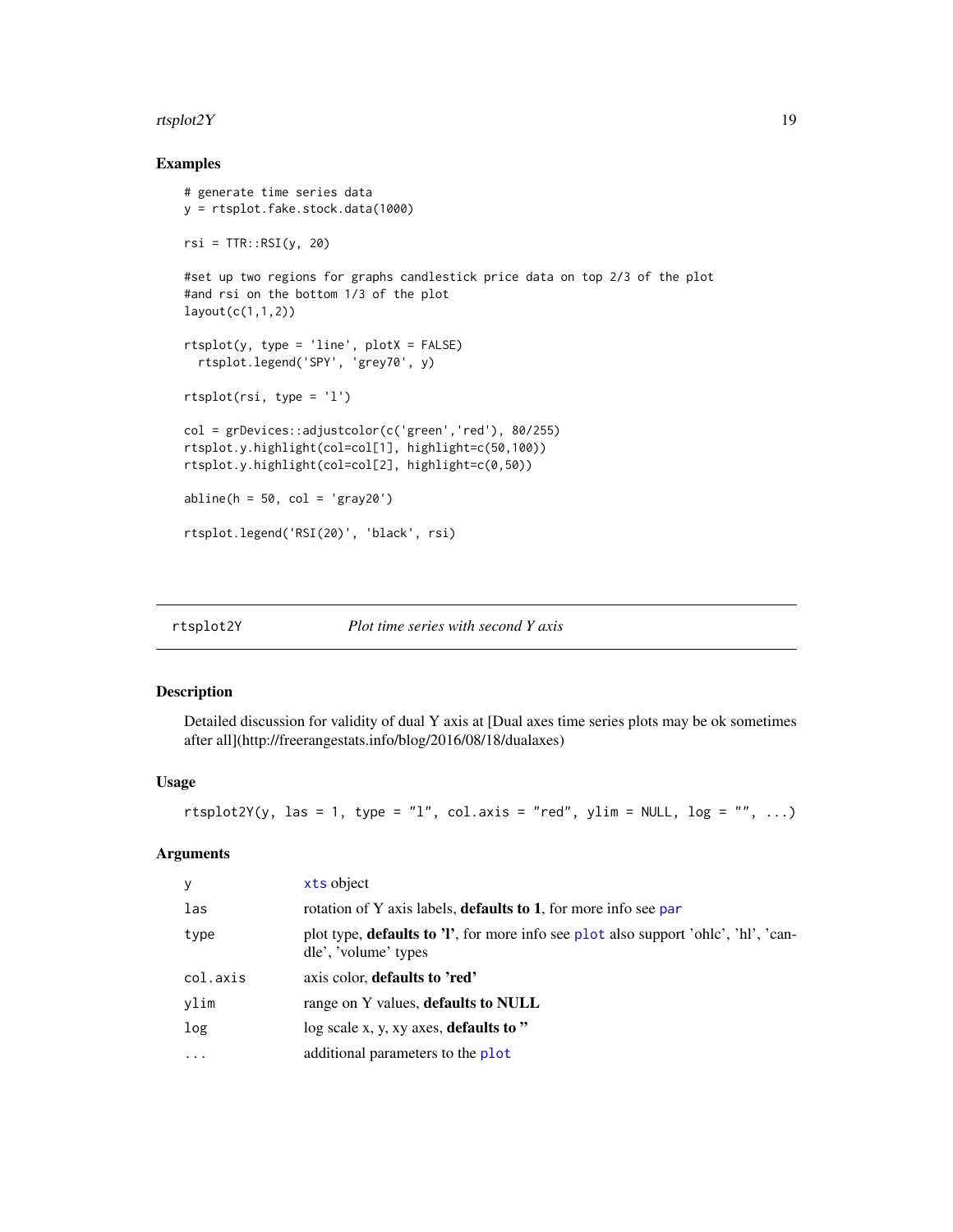# Value

nothing

# Examples

```
# generate time series data
y = rtsplot.fake.stock.data(1000)
symbol = 'SPY'
y1 = rtsplot.fake.stock.data(1000, 100)
symbol = 'IBM'
 # two Y axis example
 # to plot second Y axis, free some space on left side, set LeftMargin=3
 layout(1)
cols = c('black', 'red')
 rtsplot(y, type = 'l', LeftMargin=3, col=cols[1])
 rtsplot2Y(y1, type='l', las=1, col=cols[2], col.axis=cols[2])
 rtsplot.legend('SPY(rhs),IBM(lhs)', cols, list(y,y1))
```